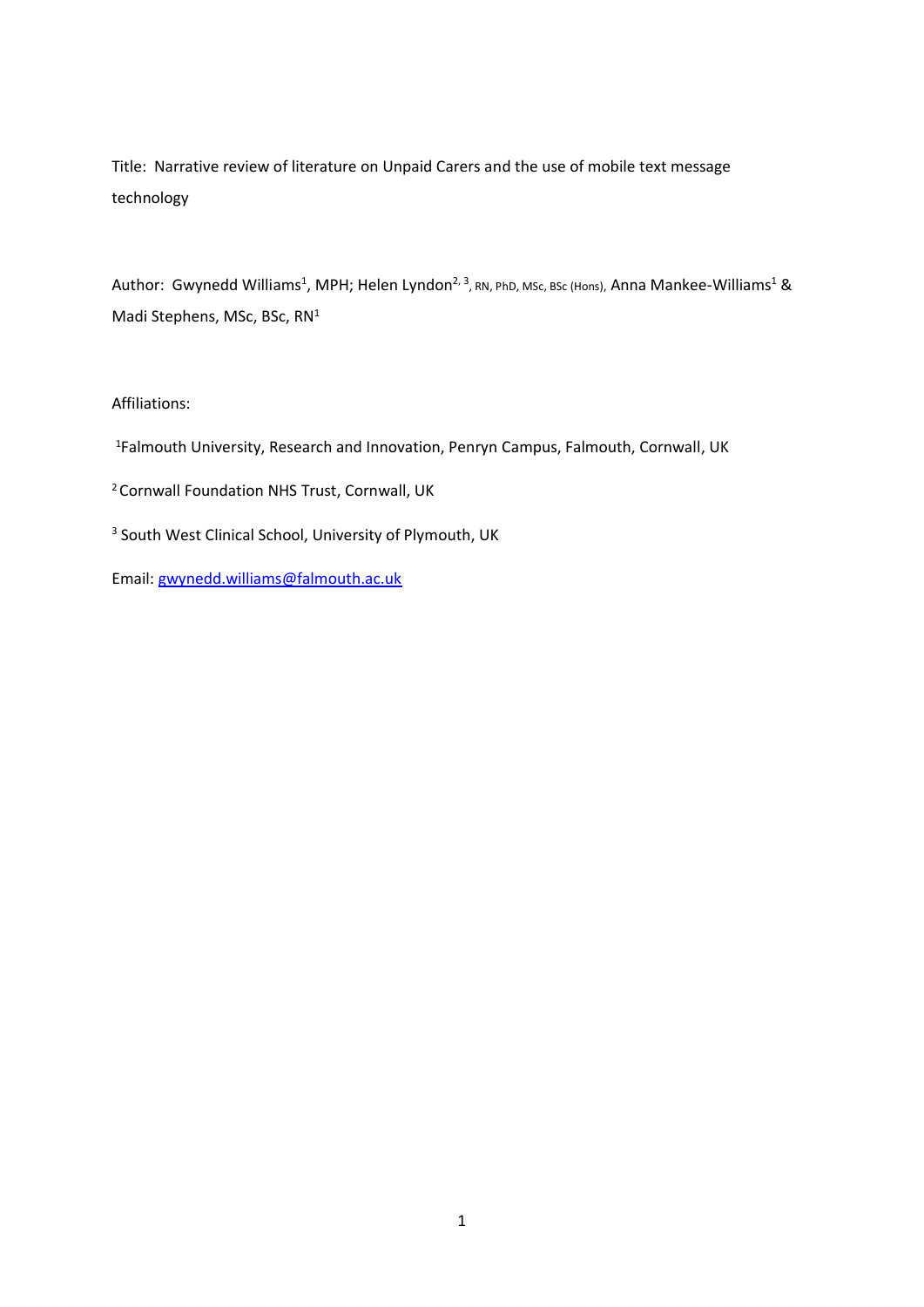Title: Narrative review of literature on Unpaid Carers and the use of mobile text message technology

Author: Gwynedd Williams<sup>1</sup>, MPH; Helen Lyndon<sup>2, 3</sup>, RN, PhD, MSc, BSc (Hons), Anna Mankee-Williams<sup>1</sup> & Madi Stephens, MSc, BSc, RN<sup>1</sup>

#### Affiliations:

<sup>1</sup>Falmouth University, Research and Innovation, Penryn Campus, Falmouth, Cornwall, UK

<sup>2</sup>Cornwall Foundation NHS Trust, Cornwall, UK

<sup>3</sup> South West Clinical School, University of Plymouth, UK

Email: [gwynedd.williams@falmouth.ac.uk](mailto:gwynedd.williams@falmouth.ac.uk)

# **Narrative review of literature on Unpaid Carers and the use of mobile phone text message technology**

**Context**: Carers are more likely than non-carers to report having a long-term condition or disability (Carers UK, 2020). As a result, carers are more likely to experience social isolation, loneliness, and poverty (Tinson *et al*., 2016). Despite these risks, mechanisms to routinely and regularly access and support carers are lacking.

**Objective**: To review published studies of adult carers to assess if mobile phone text message technology, can assist with accessing unpaid carers to understand their collective needs.

**Method:** A scoping review of published literature relating to adult unpaid carers and mobile technology, specifically text messaging.

**Findings:** The review found some evidence supporting the effectiveness of mobile phone text messaging interventions to specific carer populations. The review has identified a paucity of evidence surrounding the acceptability of mobile text message technology amongst unpaid carers.

**Limitations**: This review was limited to studies in English, time restraints, and the size of the research team to carry out a full systematic review. The review was undertaken as part of the Connected Health Care project which had already agreed on the parameters for a feasibility study on unpaid carers and the use of mobile phone text messaging.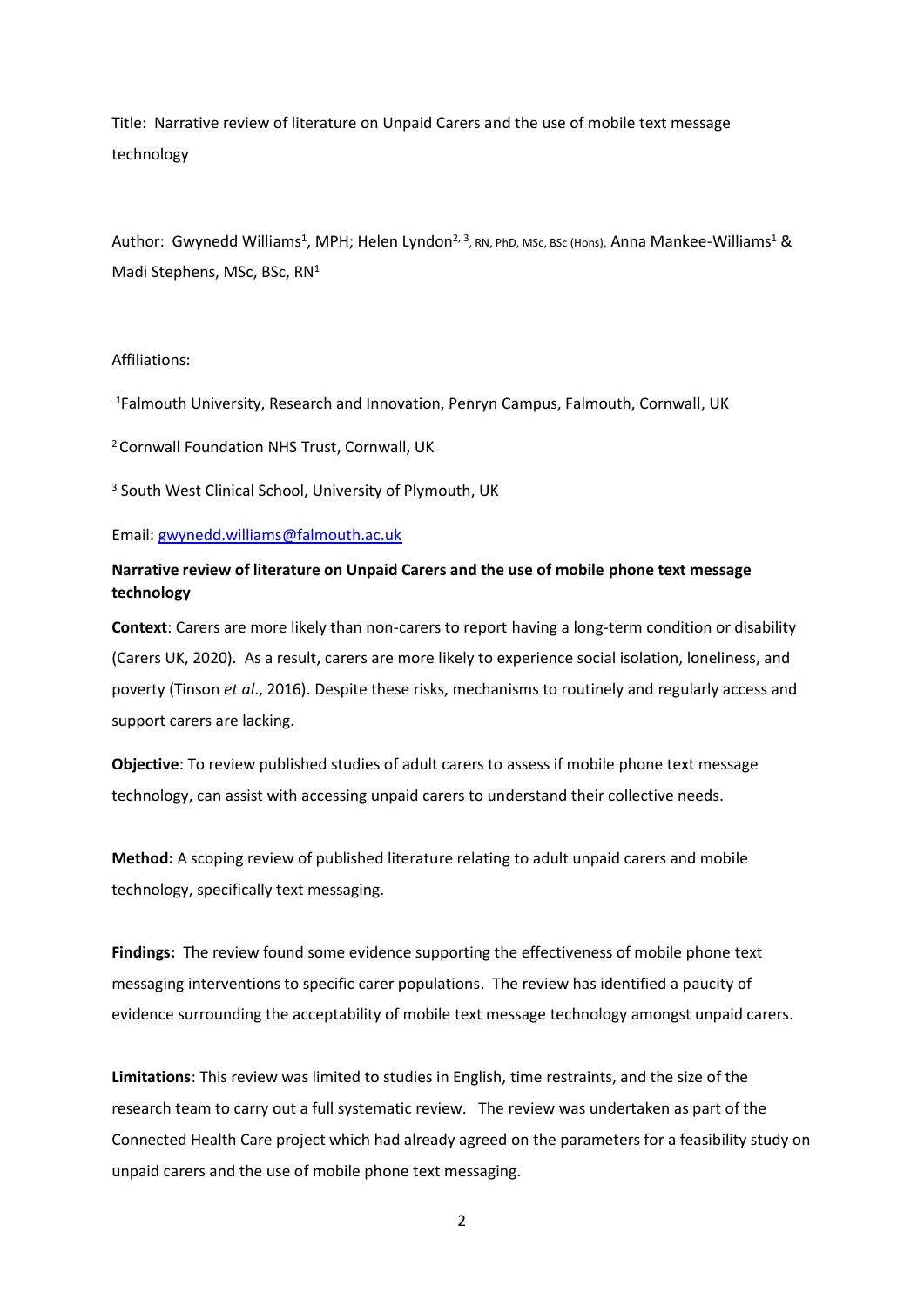**Implications:** Mechanisms to conveniently reach and understand the needs of unpaid carers are required. With the lack of evidence of widespread practical application of mobile phone text message technology particularly for carers, it seems timely to consider the role of technology, specifically, mobile phone messaging.

**Keywords**: carers, mobile technology, text messaging

#### **Introduction**

One in eight (8.8 million) adults in the UK are carers and are a valuable workforce who are estimated to save the UK economy £132 billion per year (Carers UK 2019). According to NHS Digital (2016), 36% of carers were delivering over 100 hours of care a week before the emergence of Covid-19. This burden has risen to 70% alongside the emergence of Covid-19 which has disrupted care services (Carers UK, 2020). This is likely to have significant implications on the health of carers who are often unable to meet their own needs (Mental Health Foundation, 2020). Carers UK (2020) found that 72% of carers reported mental ill-health and 61% reported physical health issues compared to 51% of non-carers. The disparity in reported health status between carers and non-carers highlights how caring can lead to poorer health outcomes (EuroCarers, 2018).

The Global Observatory for eHealth defines mobile health as 'medical and public health practices supported by mobile devices, such as mobile phones, patient monitoring devices, personal digital assistants (PDAs), and other wireless devices' (World Health Organisation, page 6, 2011). A key component for the transformation of health and social care is digital transformation (NHS Long Term Plan, 2019). However, digital inequality is widening (Office National Statistics, 2019) and those without access to digital services and technology may be adversely affected (Carers UK, 2021). With high levels of mobile phone ownership coupled with mobile phone messaging in public health research and practice (Hall *et al.*, 2015), mobile technology in the form of mobile phone text messaging may provide an opportunity to reach carers. Reaching carers via convenient and acceptable methods are vital to help address the difficulty of accessing services by busy carers.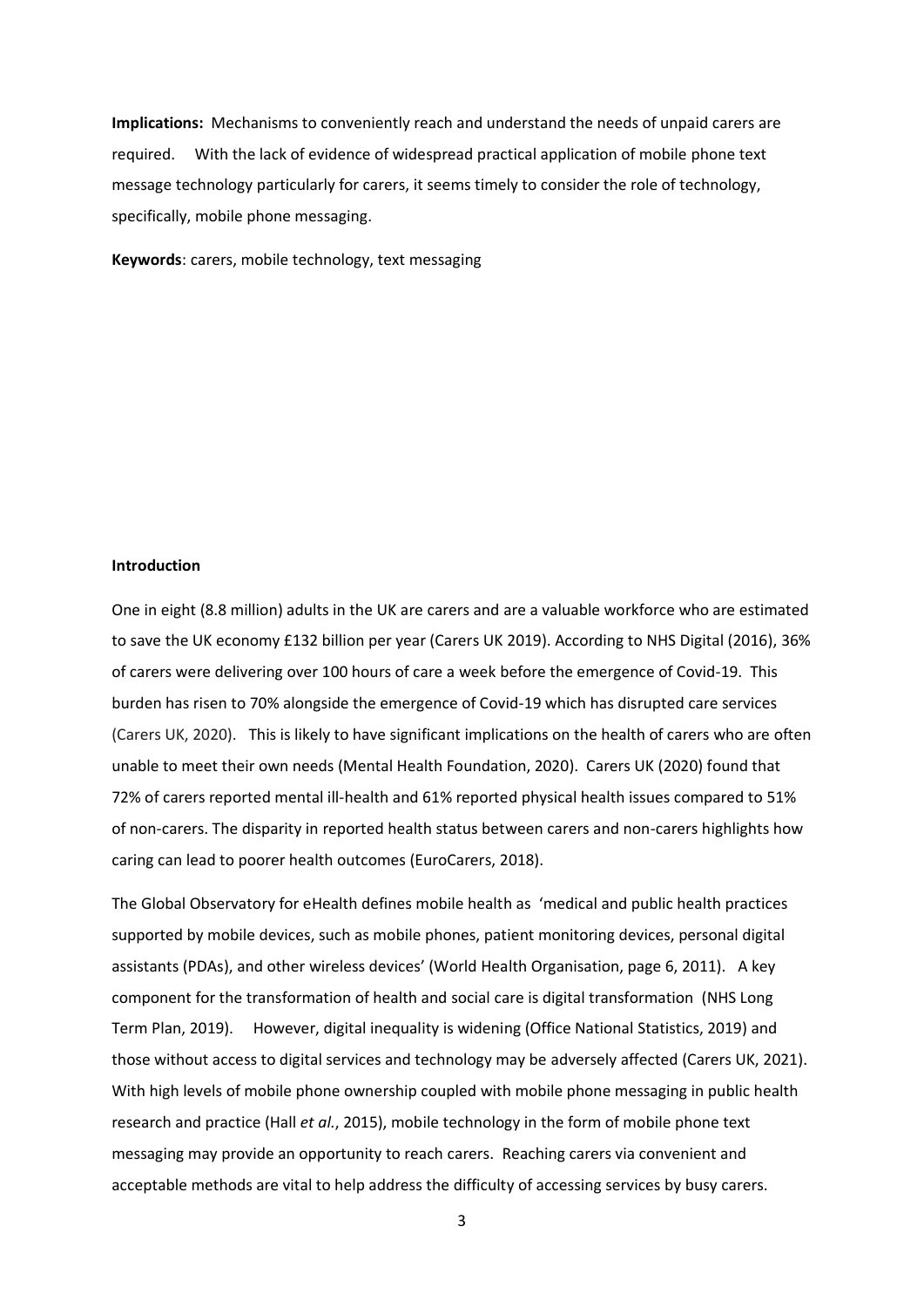Access is particularly relevant where transport infrastructure is lacking, and to those who are older, in ill-health, are poorer and depend more on public transport (Citizens Advice, 2017). These issues are likely to influence access to support services for unpaid carers.

The considerable contribution that carers make to society is acknowledged in the Department of Health action plan (2018). This plan promotes the use of creative and cost-effective technology to support carers. In addition, the National Institute of Clinical Excellence (NICE) has developed quality standards to improve the quality of care that adult carers (16+) receive (National Institute of Clinical Excellence, 2019). This scoping review looks to evaluate the evidence relating to mobile technology, specifically mobile phone text messaging, as an acceptable method of reaching carers, which may improve access in rural areas. This review was undertaken as part of the wider Connected Health Care project (CHC), which is a collaboration of healthcare and technology partners in Cornwall and Scottish Highlands, UK. For this review, a carer is defined as a person over 18 years who supports someone else in their daily life (National Health Service, 2021).

#### **Methods**

The Cochrane Database was searched, initially for secondary review data, using the advanced search function to limit the search for "Carer\*" AND "mobile technology" OR "text message" in the title only within the last five years. Papers were included if they were written in English, published after 2015, concerned carers over the age of 18 and using mobile technology, particularly mobile phones. Papers were accepted if they included the cared for and carers collectively. Whilst the primary focus of this review was the acceptability of usage of mobile phone text message technology in the carer population, articles were included if they explored the effectiveness of mobile phone interventions as the primary outcome. Due to the low level of data specific to carers use of mobile phone text message technology and the small proportion of carers in the general population, papers relating to mobile phone effectiveness in the general population were included. Due to the low level of secondary review data, primary level data was searched for during April and May 2021. The following keywords "unpaid carer\*" AND "text message\*" OR "mobile technology" in the title only were used within the last five years. ProQuest via Open Athens was used to search PsychInfo, MEDLINE, Health Research Premium Collection. The Carer Research & Knowledge Exchange Network (CAREN) was searched, separately, and excluded the keyword "Carer\*". The search strategy is reported in a PRISMA Flow Diagram (Figure 1) (Page *et al*., 2020).

Published reports on dedicated specialist sites including the National Institute of Clinical Excellence, Carers UK, and NHS Digital were searched to identify non-peer-reviewed research relating to carers. Reference lists of papers were hand searched for relevant titles.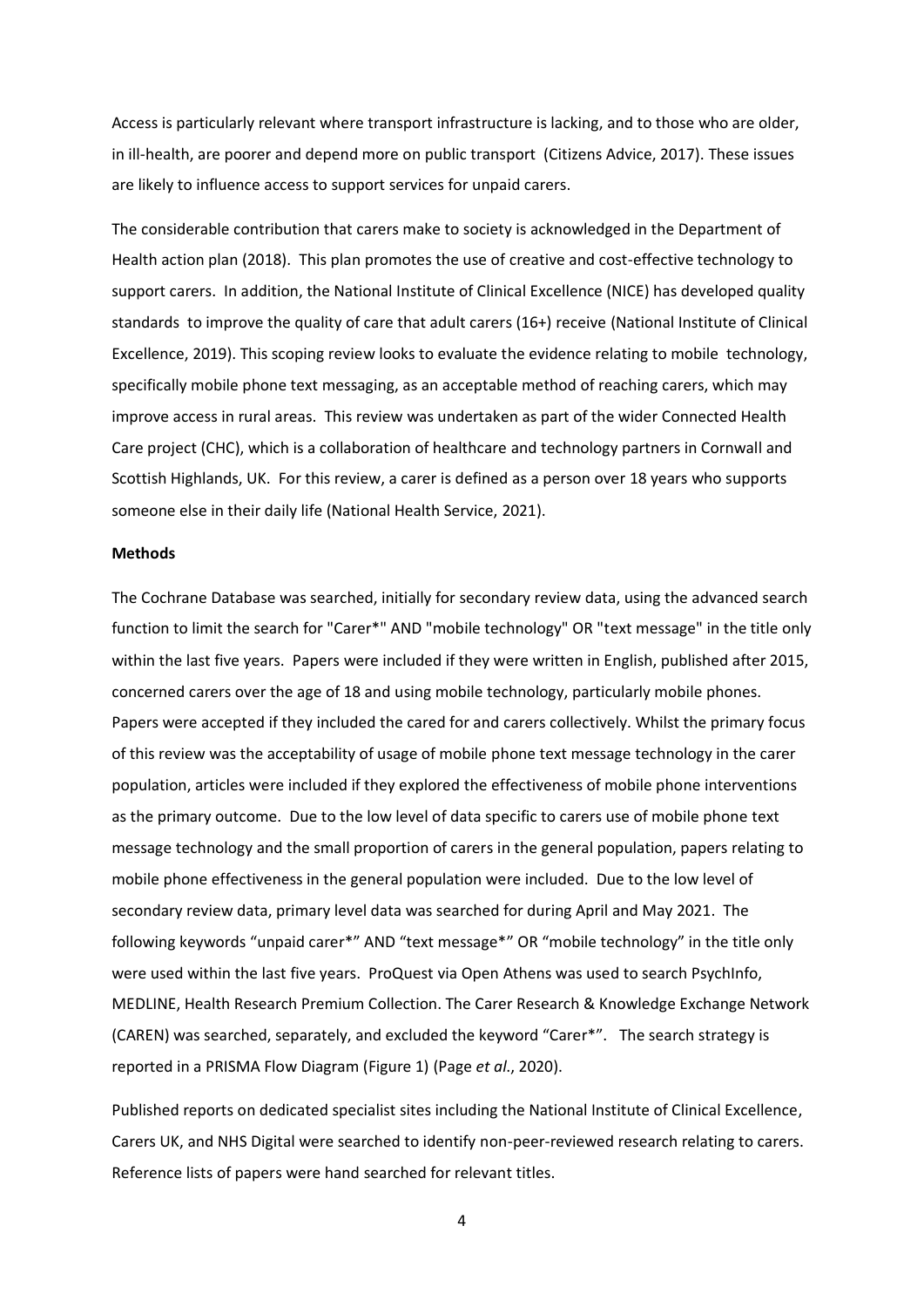The title and abstract were first screened for relevance before being included in a full-text review. CASP critical appraisal tools were used to critically appraise articles retained for full text.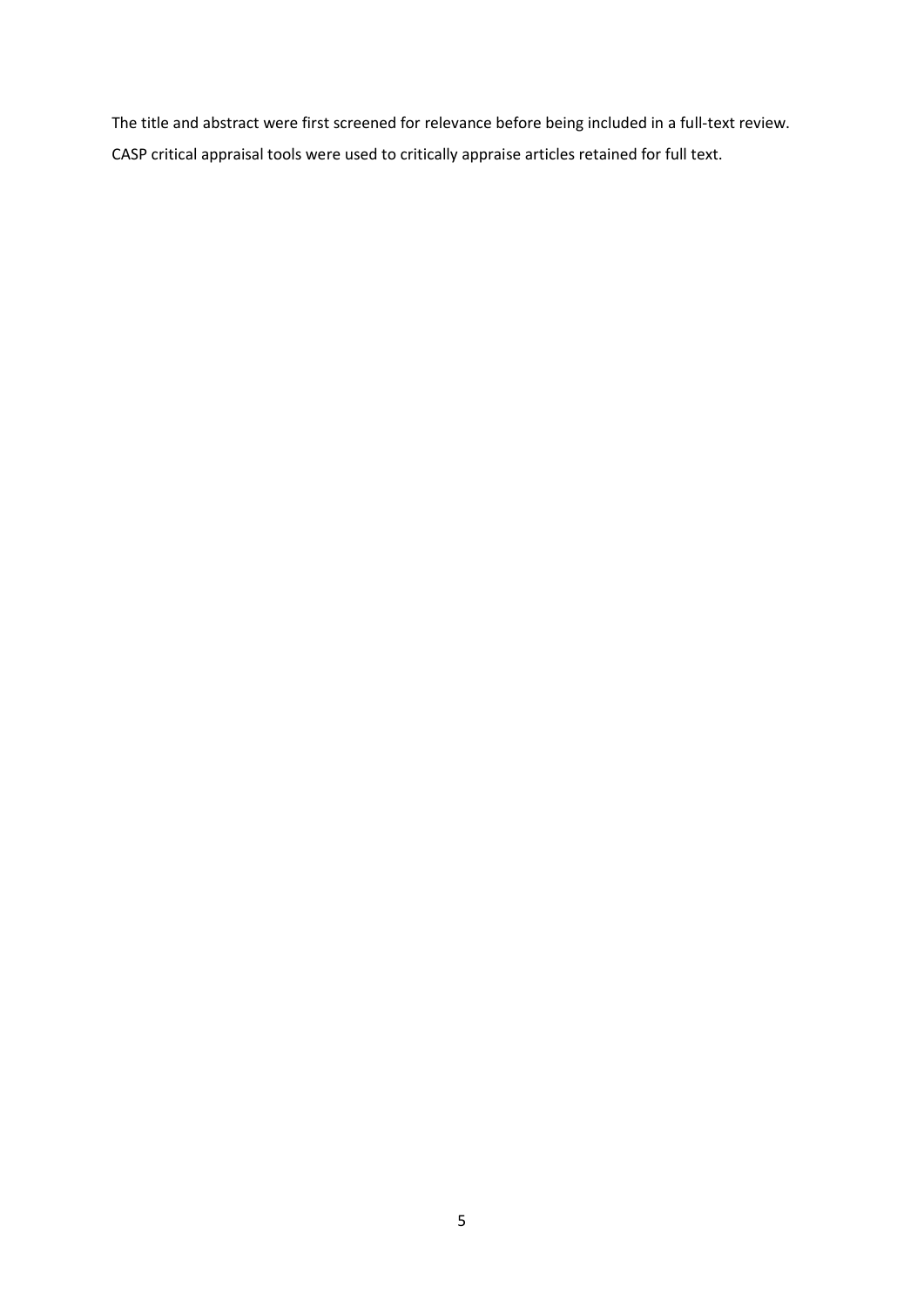# Figure 1 – PRISMA Flow chart of search strategy (Page *et al*., 2020)

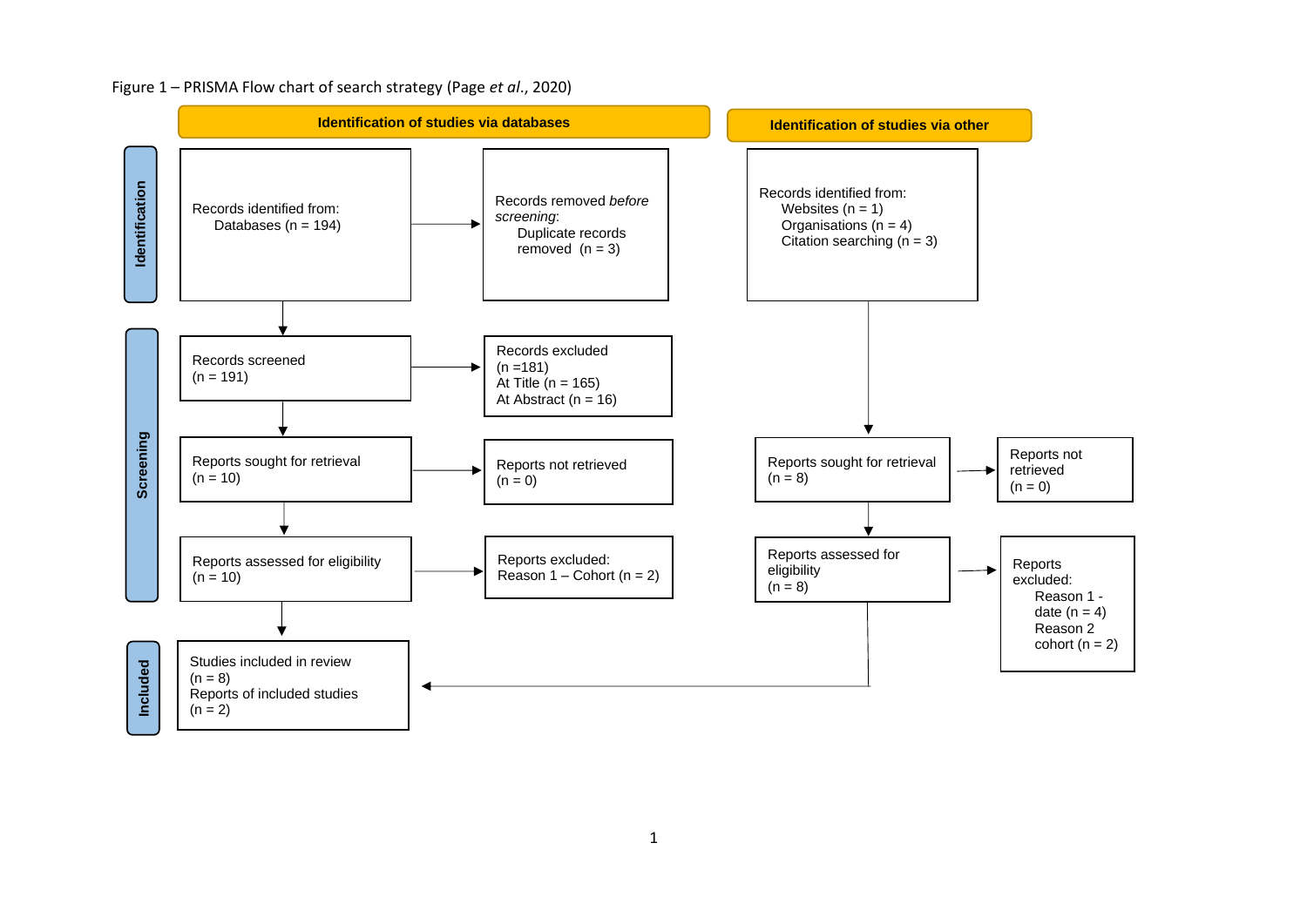# **Results**

Ten studies were identified, six reviews (no meta-analysis) and four primary studies. Included studies are summarised in Table 1. No data was found on the acceptability of mobile phone text message interventions specific to carers, but some data was found on the effectiveness of mobile phone interventions within both the carer and general population (Dwyer *et al.*, 2021 and Hall *et al.,* 2015). This review highlights gaps in evidence base around acceptability, and usability of mobile phone text message technology and the impact on caregiver quality of life and improvement in knowledge and skills in the carer population.

| Author, year,                                        |                                                                                                                        | <b>Study</b>                      | <b>Target</b>                                                  |                                                                                                                                                                                                                                                                             |
|------------------------------------------------------|------------------------------------------------------------------------------------------------------------------------|-----------------------------------|----------------------------------------------------------------|-----------------------------------------------------------------------------------------------------------------------------------------------------------------------------------------------------------------------------------------------------------------------------|
| country                                              | <b>Aim of Study</b>                                                                                                    | <b>Design</b>                     | Population                                                     | <b>Key results</b>                                                                                                                                                                                                                                                          |
| Bergstrom et<br>al., 2017,<br>Sweden                 | Exploration of ICT<br>support in adult<br>carers of older<br>adults and to<br>identify the impact<br>on carer outcomes | Interrogative<br>review           | <b>Adult carers</b>                                            | Presented key<br>characteristics of included<br>studies at Meso, Macro, and<br>Micro level. Future<br>technology-based<br>interventions should<br>actively involve carers to<br>produce acceptable and<br>high levels of usability about<br>information technology<br>only. |
| <b>Brimblecombe</b><br>et al., 2018, UK              | Overview of the<br>international<br>evidence on<br>effective support for<br>unpaid carers                              | Scoping<br>Review                 | Carers (age not<br>defined)                                    | Found tentative evidence<br>for positive impact on carer<br>stress. No evidence on<br>burden or quality of life<br>improvement.                                                                                                                                             |
| Carers UK,<br>2021, UK                               | To understand the<br>experience of carers<br>& former carers in<br>the UK                                              | Snapshot<br>Survey                | Adult carers and<br>former carers                              | 42% of Carers stated online<br>GP appointments made<br>their caring role easier. 29%<br>would continue to access<br>services digitally. Barriers<br>identified included privacy<br>issues and lack of access to<br>up-to-date devices.                                      |
| Dale et al.,<br>2018, UK                             | <b>Exploration of</b><br>coproduction of a<br>web-based initiative<br>promoting resilience<br>and coping.              | Mixed-<br>method<br>study         | Informal carers<br>(age not<br>defined)                        | describes a theoretical<br>framework for coproduction<br>but was unable to conclude<br>on the effectiveness.                                                                                                                                                                |
| Dwyer et al.,<br>2021, Australia                     | Exploration of text-<br>based e-mental<br>health counselling<br>using language<br>patterns as a<br>predictor.          | Scoping<br>Review                 | Those with a<br>mental health<br>condition (any<br>age)        | An identified gap in the<br>evidence base of text-based<br>counselling particularly in<br>under-served groups.                                                                                                                                                              |
| Fuller-<br>Tyszkiewicz et<br>al., 2020,<br>Australia | Evaluation of self-<br>guided mobile app-<br>based psychological<br>intervention                                       | Randomised<br>Controlled<br>Trial | carers of people<br>with a physical<br>or mental<br>disability | mHealth psychological<br>interventions were effective<br>for caregivers experiencing<br>stress.                                                                                                                                                                             |

Table 1: Summary of included studies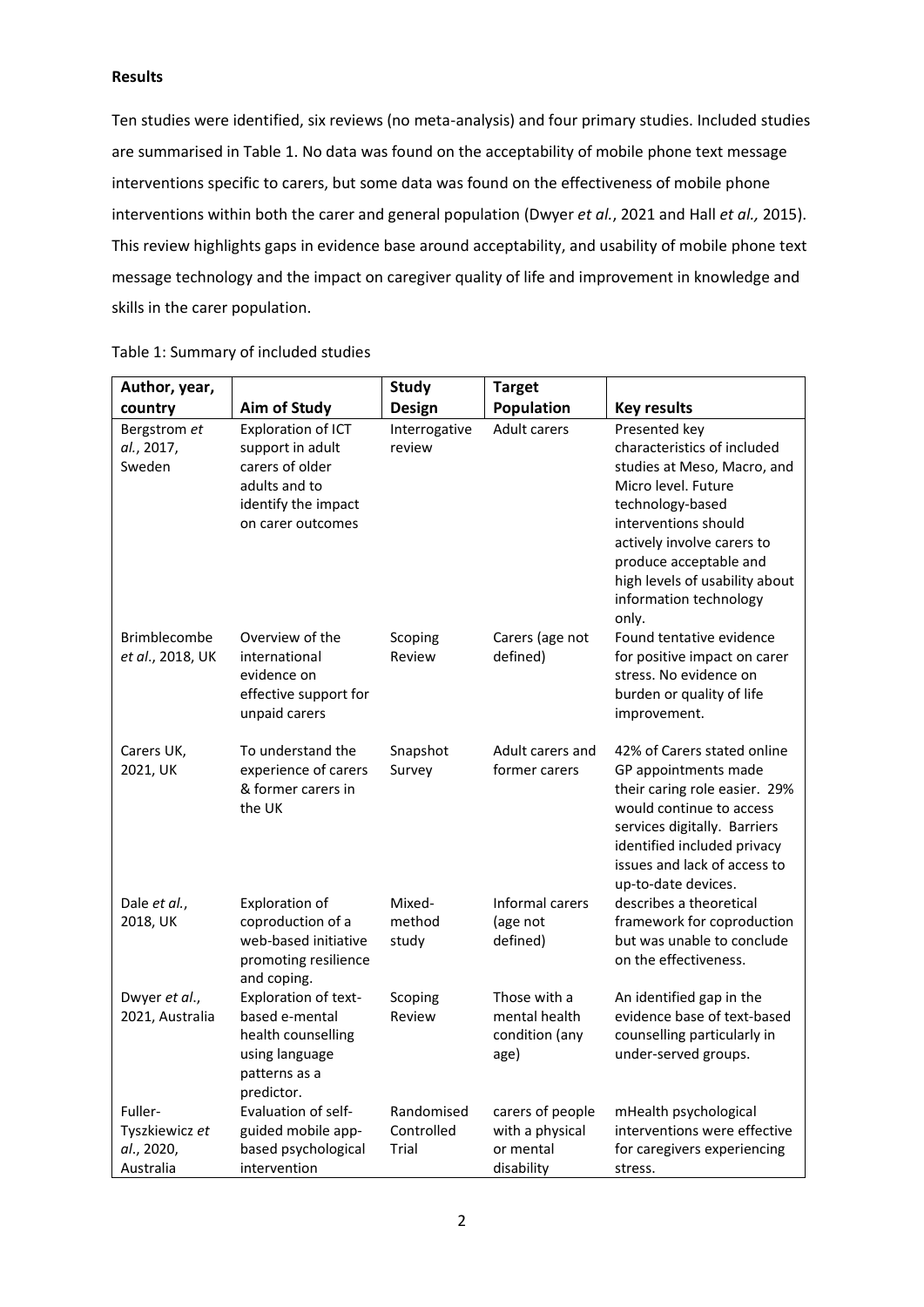| Author, year,                                                     |                                                                                                                                                           | <b>Study</b>                                        | <b>Target</b>                                                                                           |                                                                                                                                                                                                                                                                                                                                                                                                                                                                                                          |
|-------------------------------------------------------------------|-----------------------------------------------------------------------------------------------------------------------------------------------------------|-----------------------------------------------------|---------------------------------------------------------------------------------------------------------|----------------------------------------------------------------------------------------------------------------------------------------------------------------------------------------------------------------------------------------------------------------------------------------------------------------------------------------------------------------------------------------------------------------------------------------------------------------------------------------------------------|
| country                                                           | <b>Aim of Study</b>                                                                                                                                       | <b>Design</b>                                       | Population                                                                                              | <b>Key results</b>                                                                                                                                                                                                                                                                                                                                                                                                                                                                                       |
|                                                                   |                                                                                                                                                           |                                                     |                                                                                                         |                                                                                                                                                                                                                                                                                                                                                                                                                                                                                                          |
| Ganzalex-Fraile<br>et al., 2021, UK                               | To assess remotely<br>delivered<br>interventions that<br>reduce the burden<br>and improve mood<br>and quality of life                                     | Systematic<br>Review                                | Caregivers of<br>people with<br>dementia<br>(international)                                             | Remotely delivered<br>interventions may slightly<br>reduce caregiver burden<br>and improve caregiver<br>depressive symptoms when<br>compared with the<br>provision of information<br>alone.                                                                                                                                                                                                                                                                                                              |
| Hall et al., 2015,<br><b>USA</b>                                  | Exploration of<br>mobile text-<br>messaging<br>interventions that<br>improve health and<br>support behaviour<br>change that can<br>influence practice     | Systematic<br>Review                                | Adult<br>population                                                                                     | The majority of published<br>TMIs were effective at<br>addressing diabetes self-<br>management, weight loss,<br>physical activity, smoking<br>cessation, and medication<br>adherence for ART. Limited<br>evidence exists to<br>determine the most<br>efficacious intervention<br>characteristics, and more<br>research is needed to<br>determine best practices,<br>assess longer-term effects in<br>more diverse populations,<br>and determine the cost-<br>benefit and cost-<br>effectiveness of TMIs. |
| Marston and<br>Samuels, 2019,<br>UK<br>Stiels et al.,<br>2019, UK | Review of<br>international age-<br>friendly frameworks<br>Exploration of<br>carers' engagement<br>with electronic<br>assistive technology<br>and telecare | Scoping<br>Review<br>Qualitative /<br>observational | carers of people<br>with disability<br>Carers who<br>respond to a<br>user of<br>telehealth/telec<br>are | identified the lack of focus<br>on the power of technology,<br>particularly for older carers.<br>Telecare can support carers<br>in their caring role.                                                                                                                                                                                                                                                                                                                                                    |

A systematic review relating to carers and remotely delivered information, highlighted that unpaid carers' research into interventions to improve the situation of family carers would be of value (Ganzalex-Fraile *et al*., 2021). This review focused on specific carers of those with dementia, the primary focus being improving care for the cared for. The findings concluded that results for outcomes such as carer quality of life and improvement in carers knowledge and skills were imprecise, in part because few studies measured them. Ganzalex-Fraile and colleagues concluded that interventions to improve the situation of family carers would be valuable and, importantly, reported no harmful effects of the intervention. A further systematic review related to technologybased support for carers of home-dwelling older people (Bergstrom *et al*., 2017). They concluded that future technology-based interventions should actively involve carers to produce acceptable and high levels of usability in any technology developed.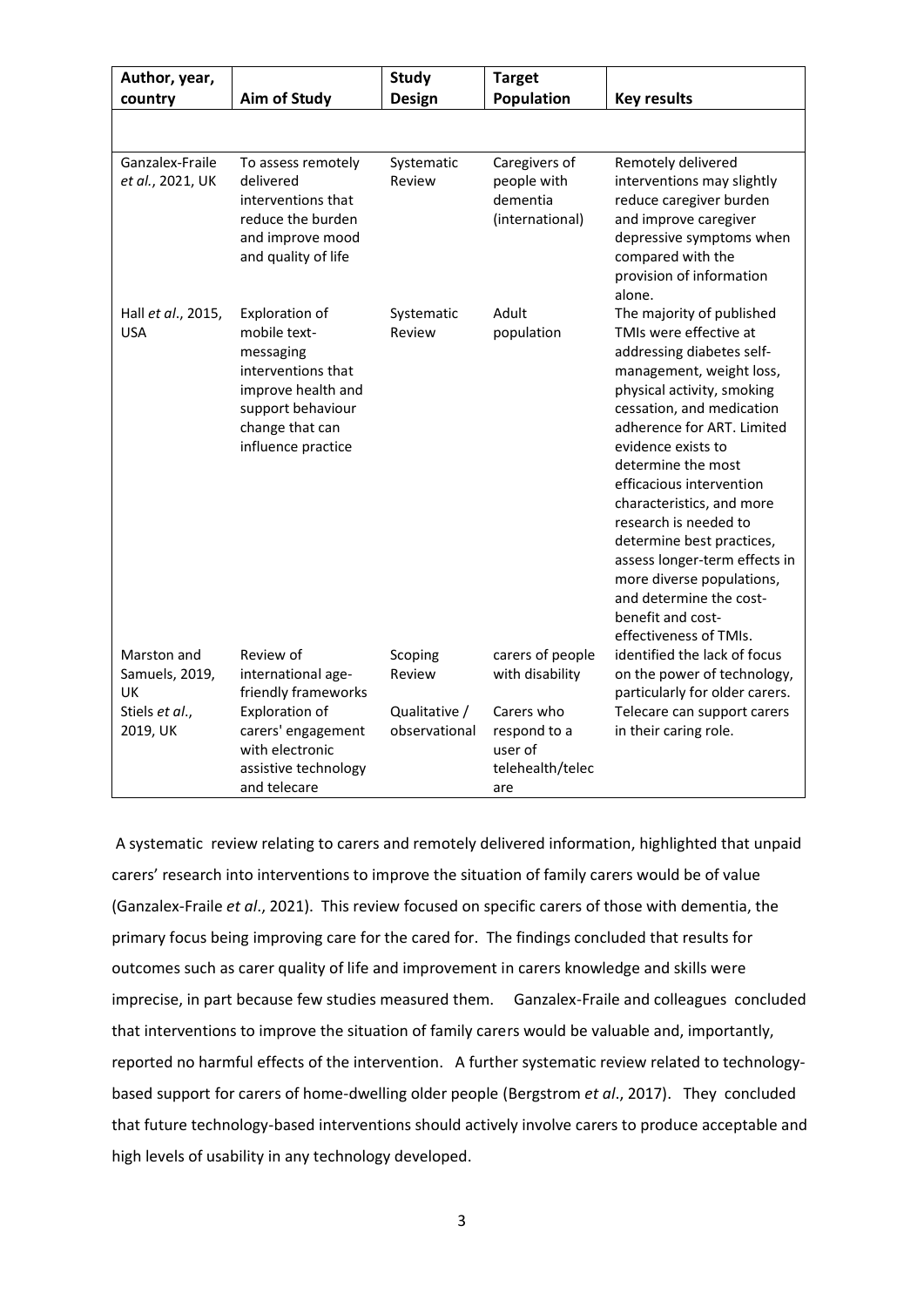Hall *et al.*, (2015) reported that mobile phone text-message Interventions (TMIs) were effective at addressing diabetes self-management, weight loss, physical activity, smoking cessation, and medication adherence in the general population. Furthermore, these researchers recommended that TMIs should focus on specific health outcomes in a wider range of settings and populations and that specific components of TMIs such as mobile phone text messaging may be more effective than multi-component TMIs. Brimblecombe *et al.,* (2018), explored broad types of psychological support, training, and education delivered by assistive technology (AT) in the carers' population. The researchers concluded that effectiveness was influenced by the care need and type of support offered.

A randomised control trial evaluated the effectiveness of an intervention targeted specifically at carers providing care to individuals with dementia, Parkinson's disease, and psychosis (Fuller-Tyszkiewicz *et al*., 2020). Again, this study did not provide insight into the acceptability of mobile phone text message technology to carers. One study explored the co-production of digital programmes for carers to promote resilience and coping through supporting the effective use of web-based information and other resources (Dale *et al*., 2018). Whilst Dale and colleagues (2018) highlighted the biopsychosocial context of caring should inform the production of interventions, and acknowledged that barriers such as lack of time, access, and digital skills existed within the cohort. Data was found about carer involvement in telecare and concluded that telecare can support carers in their role, with the focus on supporting the cared for but supported the need for co-production (Steils *et al.*, 2019).

Whilst some research has focused on age-friendly initiatives, there is little consideration and discussion around the needs of mid-older adults who are carers of children/young people and dependent adults with disabilities (Marston and Samuels, 2019). Where multiple forms of mobile technology were used as an intervention this was generally targeted at specific conditions or cohorts with carers included along with their cared-for, rather than included as a separate cohort with separate needs. Dale and colleagues (2018) identify the need for proactive, personalised prompts which may have value in supporting carers. Dwyer *et al.*, (2021) focused on mobile phone textbased e-mental health counselling services to identify individuals at risk of psychological distress or self-harm. This study found that mobile phone text-based communications analysed using computational linguistic techniques, can be used to predict treatment progression and identify those at risk of mental health conditions and suicide.

Non-peer reviewed information provided insight into carers' needs and the barriers they experience to accessing services (Carers UK, 2020). A Carers UK survey into the use of digital technology found that 42% of carers thought remote health services such as online GP appointments made their caring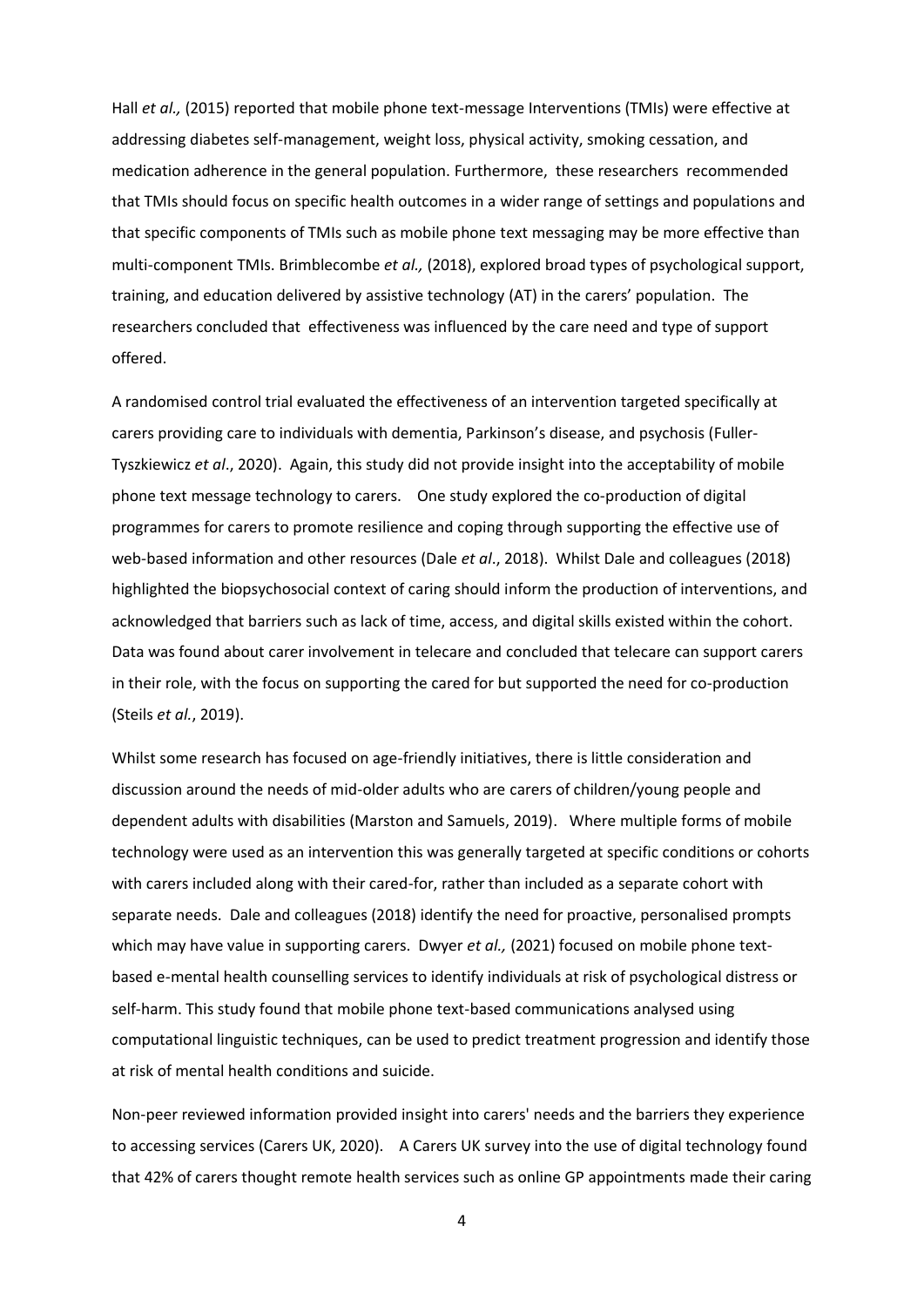role easier (Carers UK, 2021). The same survey reported that 39% of Carers found that digital ways of keeping in touch with friends and family were beneficial but did not refer specifically to mobile phone text messaging. Carers UK concluded that whilst there is potential for continuing to use technologies of all kinds to support carers, there were perceived barriers, including concerns about lack of privacy, the need for up-to-date devices, and the value of face-to-face contact. Despite these difficulties, 29% of Carers wanted to continue accessing services digitally.

#### **Discussion**

This review has found limited data specific to mobile phone text messaging use within the general carer population. Some data were found that related to general technology with some relating to specific mobile phone text message interventions aimed at specific carer populations primarily aimed at improving the wellbeing of the cared-for. This review has highlighted a lack of knowledge relating to the usability and acceptability of mobile phone text message technology within the general adult caring population. Consistent outcomes measures on the impact of carers quality of life and increases in knowledge and skills are required (Ganzalex-Fraile *et al*., 2021).

With high ownership of mobile phones (Hall *et al.*, 2015), this technology may improve access to carers. Hall and colleagues (2015) identify the need to focus on specific populations and outcomes and Dale and colleagues (2018) that personalised TMI's may be effective in health promotion in the carer population. Further research is needed to understand the acceptability of such methods for the different sub-groups within the caring population, particularly those in rural and remote areas (Dwyer *et al*., 2021).

There are many sub-groups with specific needs within the general carer population including older carers, young carers, carers transitioning into adult life, and dual carers of both the young and old. Whilst there is some evidence of the effectiveness of psychosocial interventions targeted at those who care for people with dementia (Hall *et al*., 2015), there is little evidence on how best to reach carers to understand their needs and support their health and well-being rather than that of the cared for. There appears to be a lack of evidence on how best to reach carers and understand the different needs of specific sub-groups.

The early months and years can be a critical time for carers as they struggle in their new role unaware of the support that is available to them or unsure how to request it or if they are eligible (Carers UK, 2020). As the UK government works to identify carers so support can be given, accessibility remains an issue. The evidence from this review, together with the ambition of the UK Department of Health and Social Care suggests that mobile phone text message technology may present an opportunity to access carers to gain their feedback to help shape and influence the support services they require. In addition, this approach may provide an opportunity to support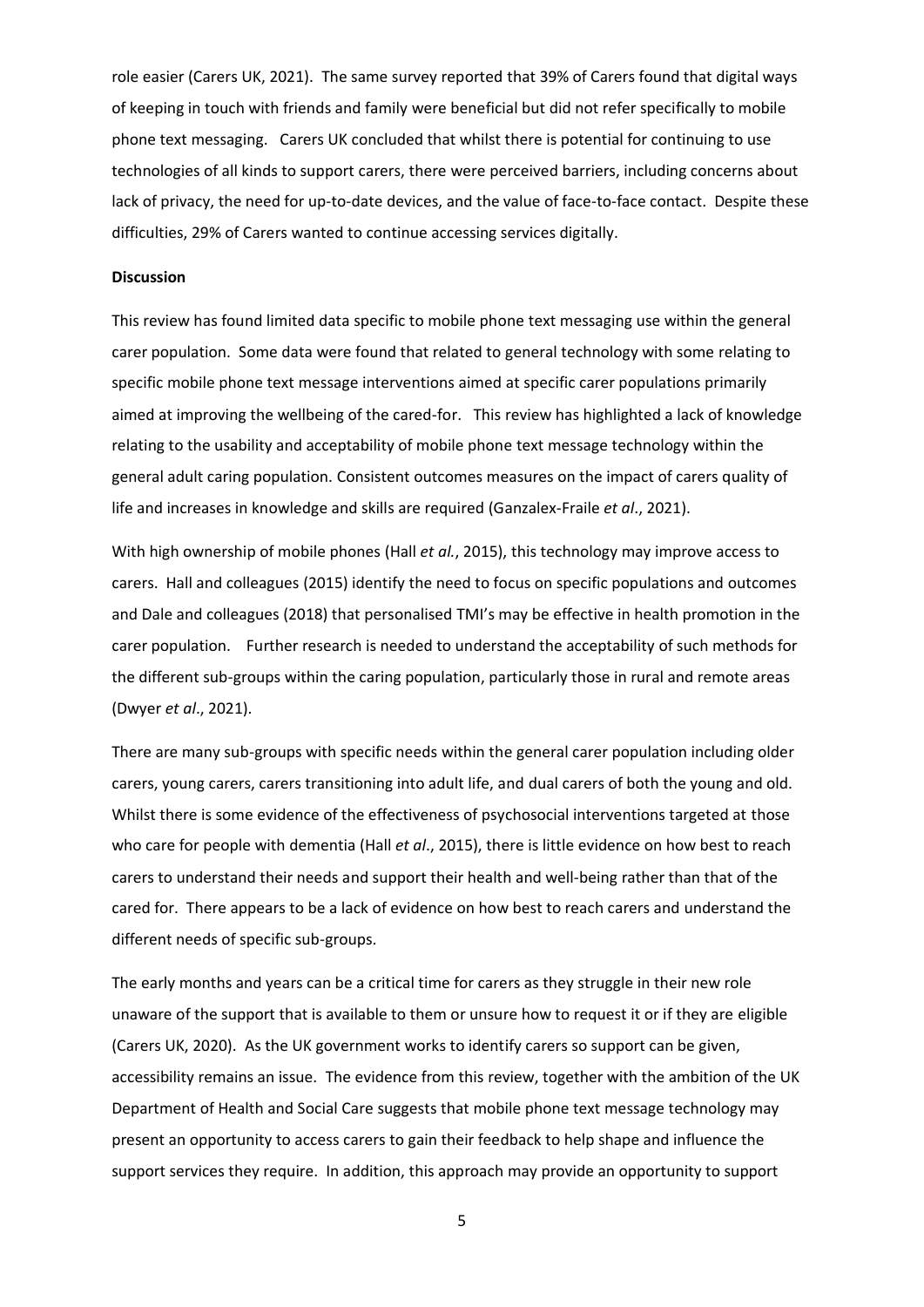them with health-promoting messages and other informational support to improve their health and wellbeing and allow them to continue in their caring roles. Further research is required to understand if mobile phone text message technology is an acceptable method of reaching informal carers and understanding their needs.

### **Limitations**

Time restraints and the size of the research team restricted the depth of this review, with search terms being restricted to the title only for a pragmatic approach. In addition, the review was confined to the parameters of the broader research project that was predominantly interested in researching mobile phone text message technology. Searches were limited to the databases the research team had access to.

### **Conclusion / Implications for research and practice**

This review has generated limited new insights into how mobile phone text message technology may be effective for the general caring population or specific sub-groups. There is an evidence gap with little evidence on whether mobile phone text message technology is effective in providing informational advice and health-promoting messages to support carers' health and wellbeing. Coproduction has been found to be important and any future research should consider this, particularly considering the lack of findings on acceptability.

In practice, mobile phone text message technology may provide a relatively inexpensive and convenient means for care providers to reach and understand the needs of different sub-groups of carers. It may also offer a convenient, unobtrusive method that allows them to continue their caring role. This approach may be of particular use to services in remote and rural areas, particularly during the COVID-19 pandemic and subsequent crises in health and social care. This review concludes that further research into the acceptability, reach and effectiveness of mobile phone text messaging in the carer population should be undertaken.

**Funding**: The CHC project is funded by the UK Space Agency (UKSA) via their contribution to the European Space Agency (ESA)

Acknowledgment: University of Plymouth South West Clinical School for peer review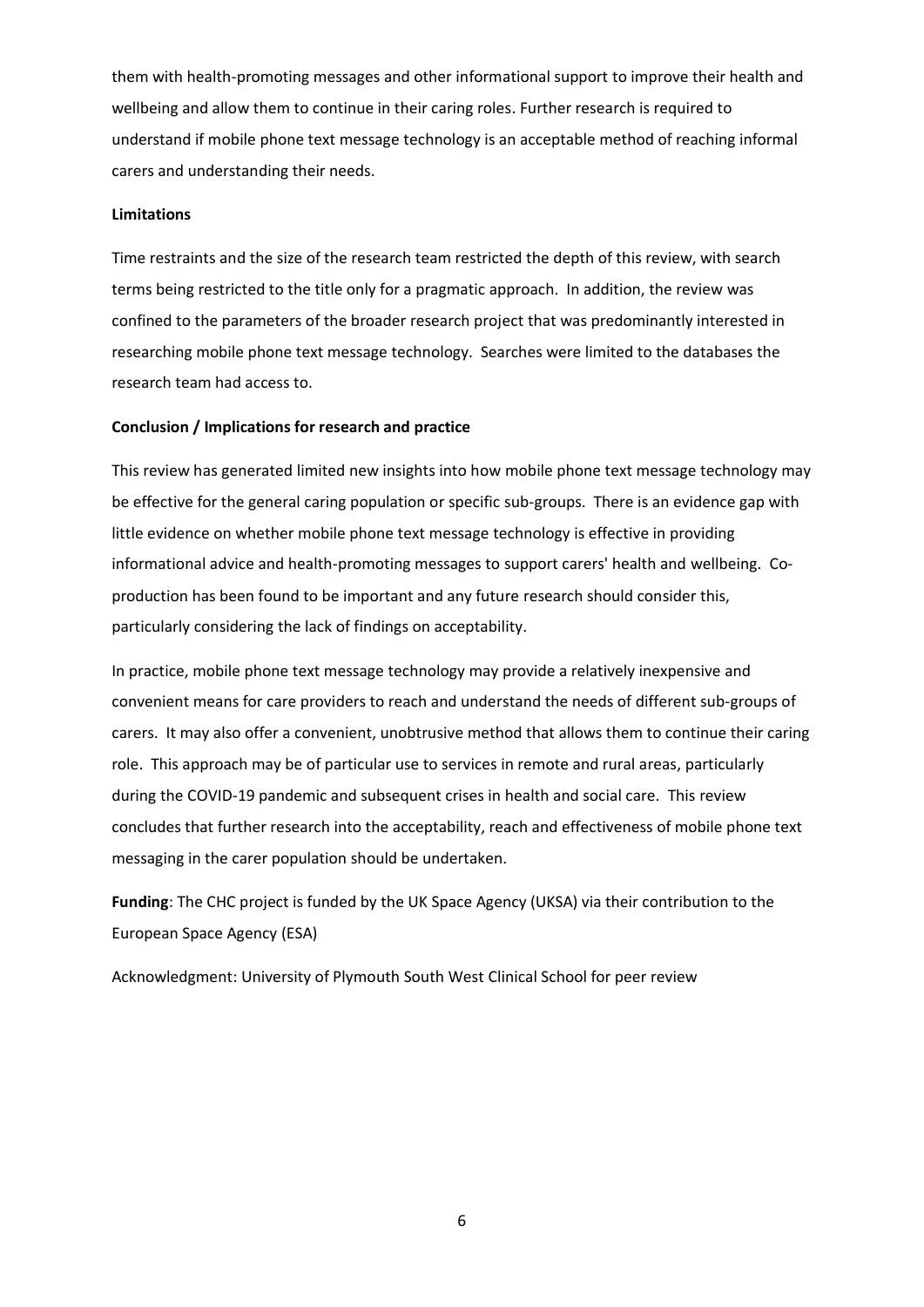# **References**

- Bergström, A. L. & Hanson, E. (2017) An integrative review of information and communication technology-based support interventions for carers of home dwelling older people. *Technology and Disability*. [Online] 29 (1–2), 1–14.
- Carers UK (2020) *Caring Behind Closed Doors: six months on*. [online]. Available from: <https://www.carersuk.org/news-and-campaigns/campaigns/caring-behind-closed-doors> (Accessed 22 February 2022).
- Carers UK (2019) *Facts about carers 2019* [online]. Available from: [https://www.carersuk.org/for](https://www.carersuk.org/for-professionals/policy/policy-library/facts-about-carers-2019)[professionals/policy/policy-library/facts-about-carers-2019](https://www.carersuk.org/for-professionals/policy/policy-library/facts-about-carers-2019) (Accessed 22 February 2022).
- Carers UK (2021) *State of Caring Survey* [online]. Available from: [https://www.carersuk.org/news](https://www.carersuk.org/news-and-campaigns/state-of-caring-survey-2021)[and-campaigns/state-of-caring-survey-2021](https://www.carersuk.org/news-and-campaigns/state-of-caring-survey-2021) (Accessed 22 February 2022).
- Citizens Advice Rural Issues Group (n.d.) *Ticket to Ride: Transport As A Main Problem in Rural Life*. p.2017.
- Cornwall Council (2021) *Cornwall and Isles Population Health Profile 2021-22*. Available at: [https://www.cornwall.gov.uk/media/lcgivi1r/population-health-summary\\_web](https://www.cornwall.gov.uk/media/lcgivi1r/population-health-summary_web-nov21accessible.pdf)[nov21accessible.pdf](https://www.cornwall.gov.uk/media/lcgivi1r/population-health-summary_web-nov21accessible.pdf) (Accessed 25th March 2022)
- Cunningham, N. A. *et al*. (2019) Understanding and Measuring the Wellbeing of Carers of People With Dementia. *The Gerontologist*. [Online] 59 (5), e552–e564.
- Dale, J. *et al*. (2018) Coproduction of a Theory-Based Digital Resource for Unpaid Carers (The Care Companion): Mixed-Methods Study. *JMIR Aging*. [Online] 1 (1), e9025.
- Department of Health and Social Care (2018) *Carers action plan 2018 to 2020*. [online]. Available from:<https://www.gov.uk/government/publications/carers-action-plan-2018-to-2020> (Accessed 22 February 2022).
- Dwyer, A. *et al*. (2021) Suitability of Text-Based Communications for the Delivery of Psychological Therapeutic Services to Rural and Remote Communities: Scoping Review. *JMIR mental health*. [Online] 8 (2), e19478.
- Eurocarers (2018) *Mental and Physical Health*. European Association Working for Carers. Brussels. Available from: [https://eurocarers.org/publications/the-impact-of-caregiving-on-informal-carers](https://eurocarers.org/publications/the-impact-of-caregiving-on-informal-carers-mental-and-physical-health/)[mental-and-physical-health/](https://eurocarers.org/publications/the-impact-of-caregiving-on-informal-carers-mental-and-physical-health/) (accessed 25<sup>th</sup> March 2022)
- Farina, N. *et al*. (2017) Factors associated with the quality of life of family carers of people with dementia: A systematic review. *Alzheimer's & Dementia: The Journal of the Alzheimer's Association*. [Online] 13 (5), 572–581.
- Fuller-Tyszkiewicz M, Richardson B, Little K, Teague S, Hartley-Clark L, Capic T, Khor S, Cummins RA, Olsson CA, Hutchinson D. Efficacy of a Smartphone App Intervention for Reducing Caregiver Stress: Randomized Controlled Trial*. JMIR Ment Health*. 2020 Jul 24;7(7):e17541. doi: 10.2196/17541. PMID: 32706716; PMCID: PMC7414413.
- González-Fraile E, Ballesteros J, Rueda J-R, Santos-Zorrozúa B, Solà I, McCleery J. Remotely delivered information, training and support for informal caregivers of people with dementia. *Cochrane Database of Systematic Reviews 2020*, Issue 12. Art. No.: CD006440. DOI: 10.1002/14651858.CD006440.pub3.
- Hall, A. K. *et al*. (2015) Mobile text messaging for health: a systematic review of reviews. *Annual Review of Public Health*. [Online] 36393–415.
- Head, K. J., Noar, S. M., Iannarino, N. T., & Grant Harrington, N. (2013). Efficacy of text messagingbased interventions for health promotion: a meta-analysis. *Social science & medicine* (1982), 97, 41–48. https://doi.org/10.1016/j.socscimed.2013.08.003Marston, H.R.; Samuels, J. A Review of Age Friendly Virtual Assistive Technologies and their Effect on Daily Living for Carers and Dependent Adults. Healthcare 2019, 7, 49.<https://doi.org/10.3390/healthcare7010049M>
- Mental Health Foundation (2020) *Mental Health*. [online]. Available from: <https://www.mentalhealth.org.uk/statistics/mental-health-statistics-carers> (Accessed 29 April 2021).
- National Health Service (2021) *England NHS UK*. [online]. Available from: <https://www.england.nhs.uk/commissioning/comm-carers/carers/> (Accessed 13 January 2022).
- National Health Service (2019) *NHS Long Term Plan*. [online]. Available from: <https://www.longtermplan.nhs.uk/> (Accessed 10 June 2021).